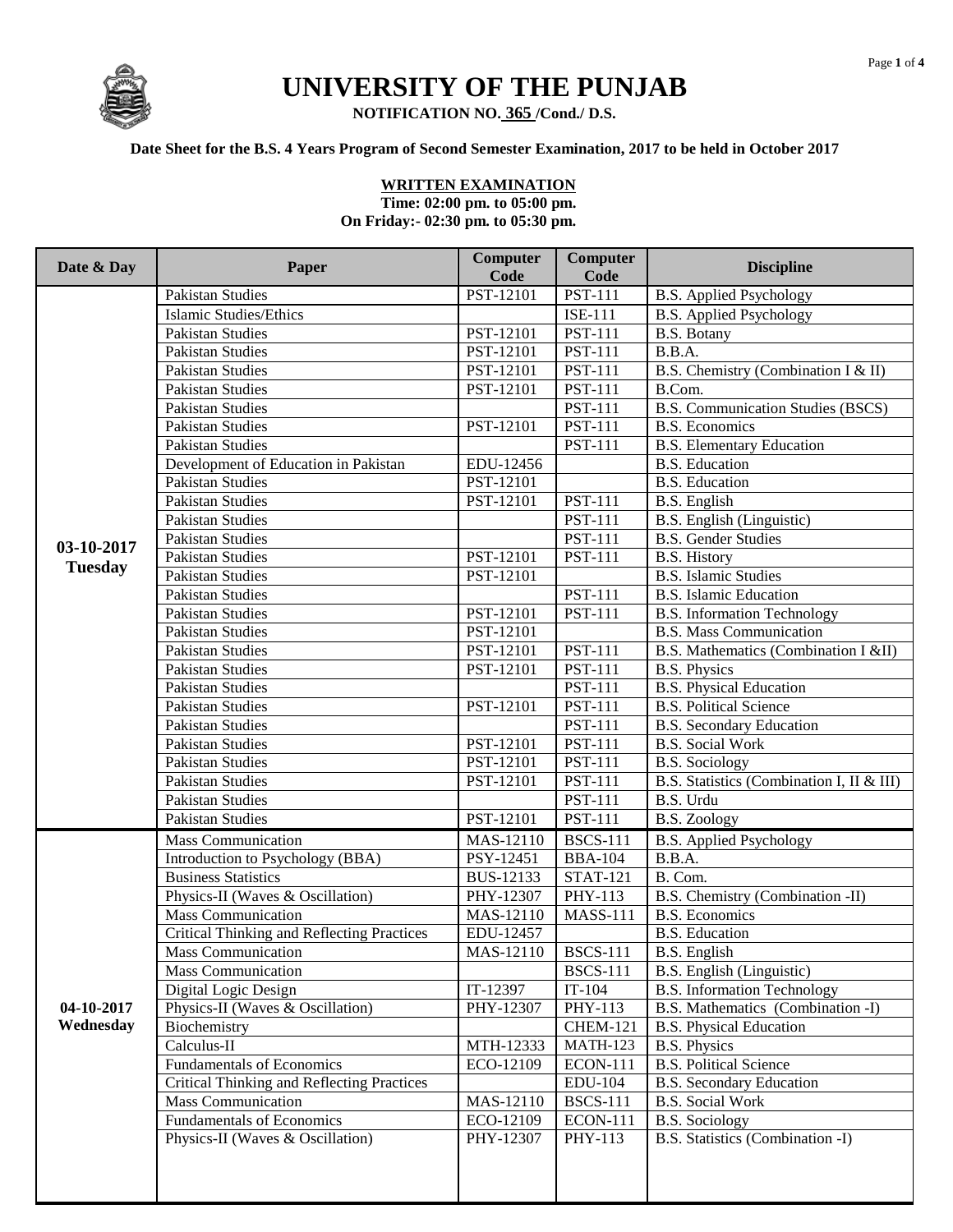|                               |                                                        |                                |                         | Page 2 of 4                               |
|-------------------------------|--------------------------------------------------------|--------------------------------|-------------------------|-------------------------------------------|
| Date & Day                    | Paper                                                  | <b>Computer</b><br><b>Code</b> | Computer<br><b>Code</b> | <b>Discipline</b>                         |
|                               | Computer Usage-II                                      | CMP-12436                      | COMP-113                | <b>B.S. Applied Psychology</b>            |
|                               | Principals of Management                               | GEN-12130                      | <b>BBA-102</b>          | B.B.A.                                    |
|                               | Islamiat/Ethics                                        | ISE-11100                      |                         | <b>B.Com</b>                              |
|                               | Contemporary World Media                               |                                | <b>BSCS-102</b>         | B.S. Communication Studies (BSCS)         |
|                               | Statistics-II                                          | STT-12314                      | <b>STAT103</b>          | <b>B.S. Economics</b>                     |
|                               | Art, Craft and Calligraphy                             |                                | <b>EDU-106</b>          | <b>B.S. Elementary Education</b>          |
|                               | Content Course-II (Arabic)                             | EDU-12465                      |                         | <b>B.S.</b> Education                     |
|                               | <b>Functional Urdu</b>                                 | GEN-12416                      |                         | <b>B.S.</b> Education                     |
| 05-10-2017<br><b>Thursday</b> | Islamiat/Ethics                                        | ISE-11100                      |                         | <b>B.S.</b> English                       |
|                               | History of Islam (610-750 A.D.)                        | HST-12365                      | <b>HIS-103</b>          | <b>B.S. History</b>                       |
|                               | Calculus (IT)-II                                       | IT-12392                       | <b>MATH-132</b>         | <b>B.S.</b> Information Technology        |
|                               | Contemporary World Media                               | MAS-12411                      |                         | <b>B.S. Mass Communication</b>            |
|                               | Statistics-II                                          | STT-12314                      | $\overline{STAT}$ -103  | B.S. Mathematics (Combination -II)        |
|                               | Electricity & Magnetism                                | PHY-12328                      | PHY-103                 | <b>B.S. Physics</b>                       |
|                               | Islamic Studies-II                                     |                                | <b>ISE-132</b>          | <b>B.S. Secondary Education</b>           |
|                               | Urdu-II                                                |                                | $URDU-122$              | <b>B.S. Secondary Education</b>           |
|                               | Islamiat/Ethics                                        | ISE-11100                      |                         | <b>B.S. Sociology</b>                     |
|                               | Statistics-II                                          | STT-12314                      | <b>STAT-103</b>         | B.S. Statistics (Combination I, II & III) |
|                               | Theories of Personality                                | APSY-12340                     | APSY-103                | <b>B.S. Applied Psychology</b>            |
|                               | Applied Areas of Psychology                            |                                | APSY-121                | <b>B.S. Applied Psychology</b>            |
|                               | Botany-II (Plant Systematic Anatomy &                  | BOT-12300                      | <b>BOT-103</b>          | <b>B.S. Botany</b>                        |
|                               | Development Theory)                                    |                                |                         |                                           |
|                               | Principals of Macro Economics                          | ECO-12318                      | <b>ECON-102</b>         | B.B.A.                                    |
|                               | Botany-II (Plant Systematic Anatomy &                  | <b>BOT-12300</b>               | <b>BOT-103</b>          | B.S. Chemistry (Combination -I)           |
|                               | Development Theory)                                    |                                |                         |                                           |
|                               | Mathematics A-II                                       | MTH-12309                      | <b>MATH-103</b>         | B.S. Chemistry (Combination -II)          |
|                               | Sociology-II (MAS)                                     |                                | SOC-112                 | <b>B.S. Communication Studies (BSCS)</b>  |
|                               | Economics (Micro) for Commerce                         | ECO-12320                      | ECON-131                | B. Com.                                   |
|                               | Principles of Macro Economics                          | ECO-12318                      | <b>ECON-102</b>         | <b>B.S. Economics</b>                     |
|                               | Content Course-II (Urdu-II)                            | EDU-12467                      |                         | <b>B.S.</b> Education                     |
|                               | Human Development and Learning                         | EDU-12378                      |                         | <b>B.S.</b> Education                     |
| 06-10-2017                    | Fundamental of Psychology                              | PSY-11124                      |                         | <b>B.S.</b> English                       |
| Friday                        | Women's History in Pakistan                            |                                | GS-105                  | B. S. Gender Studies                      |
|                               | Muslim Struggle for Independence (1930-1947) HST-12366 |                                | HIS-104                 | B.S. History                              |
|                               | Tafseer-II                                             | ISL-12419                      |                         | <b>B.S. Islamic Studies</b>               |
|                               | Tafseer-II                                             |                                | <b>ISE-103</b>          | <b>B.S. Islamic Education</b>             |
|                               | Sociology-II (MAS)                                     | MAS-12415                      |                         | <b>B.S. Mass Communication</b>            |
|                               | Mathematics A-II                                       | MTH-12309                      |                         | B.S. Mathematics (Combination I & II)     |
|                               | Mathematics A-II (Plane Curves & Analytic              |                                | <b>MATH-103</b>         | B.S. Mathematics (Combination I & II)     |
|                               | Geometry)                                              |                                |                         |                                           |
|                               | Political Science-II                                   | POL-12445                      | POL-102                 | <b>B.S. Political Science</b>             |
|                               | Social Anthropology                                    | SOC-12430                      | SOC-103                 | <b>B.S. Sociology</b>                     |
|                               | Mathematics A-II                                       | MTH-12309                      | $MATH-103$              | B.S. Statistics (Combination I, II & III) |
|                               | Fundamental of Psychology                              |                                | APSY-111                | B.S. Urdu                                 |
|                               | Botany-II (Plant Systematic Anatomy &                  | BOT-12300                      | <b>BOT-103</b>          | <b>B.S. Zoology</b>                       |
|                               | Development Theory)                                    |                                |                         |                                           |
|                               | <b>Biology (General Studies)</b>                       | BIO-12141                      | <b>BIO-112</b>          | <b>B.S. Applied Psychology</b>            |
|                               | Zoology-II (Chordate Diversity)                        | ZOL-12302                      | ZOOL-103                | B.S. Botany                               |
|                               | Financial Accounting (Basic)                           | BUS-12347                      | <b>BBA-103</b>          | B.B.A                                     |
|                               | Zoology-II (Chordate Diversity)                        | ZOL-12302                      | ZOOL-103                | B.S. Chemistry (Combination-I)            |
|                               | Financial Accounting-II                                | COM-12355                      | <b>COMM-102</b>         | B.Com.                                    |
| 09-10-2017                    | Statistics-I                                           | STT-11314                      |                         | <b>B.S. Economics</b>                     |
| <b>Monday</b>                 | Content Course-II (Islamiat-II)                        | EDU-12464                      |                         | <b>B.S.</b> Education                     |
|                               | Introduction to Literature-II (Poetry and One          | ENG-12336                      | <b>ENG-103</b>          | <b>B.S.</b> English                       |
|                               | Act Plays)                                             |                                |                         |                                           |
|                               | Introduction to Literature-II (Poetry and One          |                                | <b>ENG-103</b>          | B.S. English (Linguistic)                 |
|                               | Act Plays)                                             |                                |                         |                                           |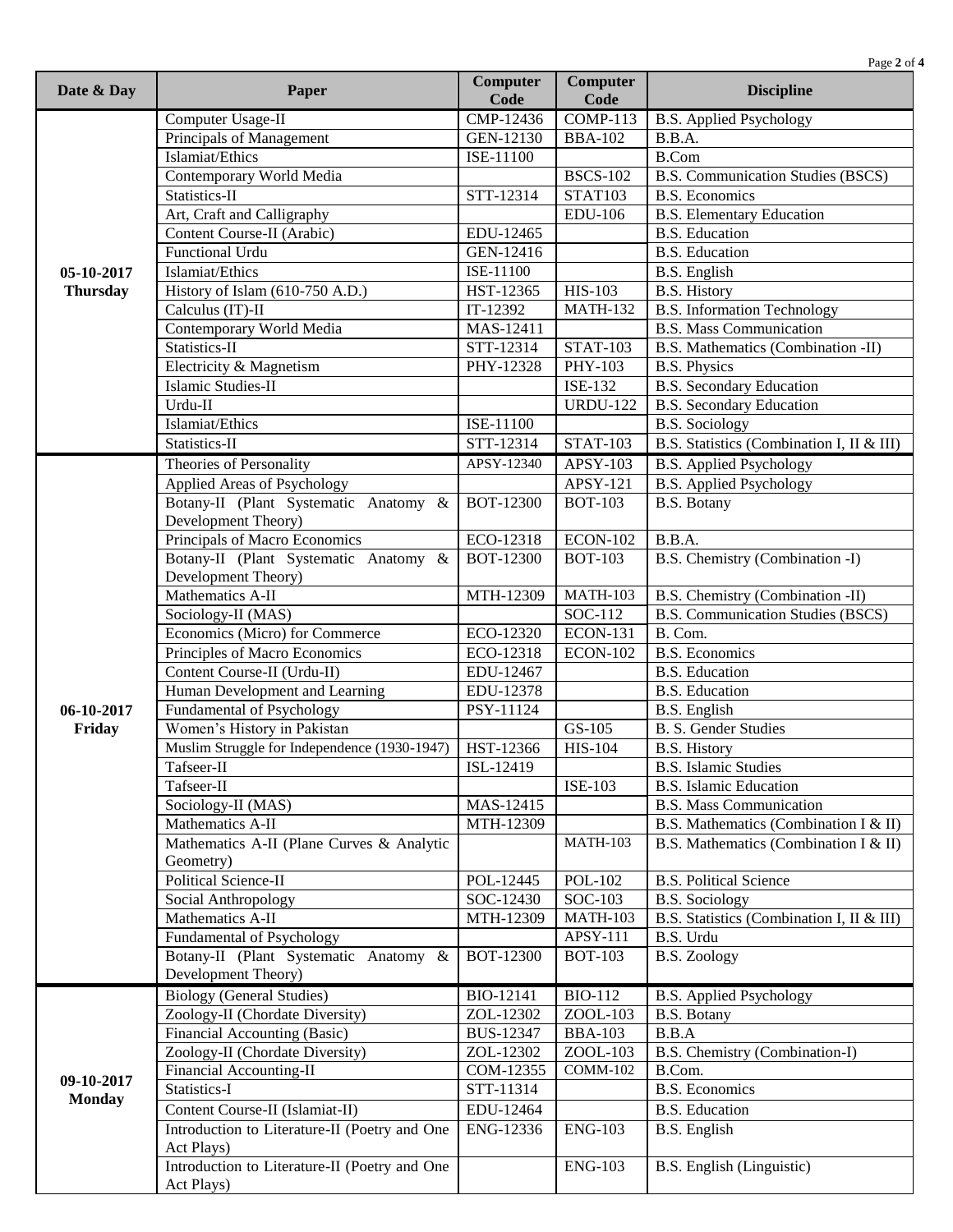|                              |                                                          |                  |                                   | Page 3 of 4                                                           |
|------------------------------|----------------------------------------------------------|------------------|-----------------------------------|-----------------------------------------------------------------------|
| Date & Day                   | Paper                                                    | Computer<br>Code | Computer<br>Code                  | <b>Discipline</b>                                                     |
| 09-10-2017<br><b>Monday</b>  | <b>Research Methodology</b>                              | HST-12367        | <b>RES-111</b>                    | B.S. History                                                          |
|                              | Hadith-II                                                | ISL-12422        |                                   | <b>B.S. Islamic Studies</b>                                           |
|                              | Hadith-II                                                |                  | <b>ISE-104</b>                    | <b>B.S. Islamic Education</b>                                         |
|                              | Programming Fundamentals                                 | IT-12395         | $IT-102$                          | <b>B.S.</b> Information Technology                                    |
|                              | Mathematics B-II                                         | MTH-12310        |                                   | B.S. Mathematics (Combination I & II)                                 |
|                              | Mathematics B-II [Mechanics (II)]                        |                  | <b>MATH-104</b>                   | B.S. Mathematics (Combination I & II)                                 |
|                              | <b>Biomechanics</b><br>Thermodynamics and Kinetic Theory | PHY-12329        | PE-104<br>PHY-104                 | <b>B.S. Physical Education</b>                                        |
|                              | Social Welfare System                                    | SWK-12439        |                                   | <b>B.S. Physics</b><br><b>B.S. Social Work</b>                        |
|                              | Sociology-II                                             | SOC-12428        | SOC-104                           | <b>B.S. Sociology</b>                                                 |
|                              | Zoology-II (Chordate Diversity)                          | ZOL-12302        | ZOOL-103                          | B.S. Zoology                                                          |
|                              | English-II (Academic Reading and Writing)                | ENG-12102        | <b>ENG-112</b>                    | <b>B.S. Applied Psychology</b>                                        |
|                              | English-II                                               |                  | <b>ENG-112</b>                    | <b>B.S. Applied Psychology</b>                                        |
|                              | English-II (Academic Reading and Writing)                | ENG-12102        | <b>ENG-112</b>                    | <b>B.S. Botany</b>                                                    |
|                              | English-II (Academic Reading and Writing)                | ENG-12102        | <b>ENG-112</b>                    | B.B.A.                                                                |
|                              | English-II (Academic Reading and Writing)                | ENG-12102        | <b>ENG-112</b>                    | B.S. Chemistry (Combination I & II)                                   |
|                              | English-II (Academic Reading and Writing)                |                  | <b>ENG-112</b>                    | B.S. Communication studies (BSCS)                                     |
|                              | English-II (Academic Reading and Writing)                | ENG-12102        | <b>ENG-112</b>                    | B.Com.                                                                |
|                              | English-II (Academic Reading and Writing)                | ENG-12102        | <b>ENG-112</b>                    | <b>B.S. Economics</b>                                                 |
|                              | English-II (Academic Reading and Writing)                | ENG-12102        |                                   | <b>B.S.</b> Education                                                 |
|                              | English-II (Academic Reading and Writing)                |                  | <b>ENG-112</b>                    | <b>B.S. Elementary Education</b>                                      |
|                              | English-II (Academic Reading and Writing)                | ENG-12102        | <b>ENG-112</b>                    | <b>B.S.</b> English                                                   |
|                              | English-II (Academic Reading and Writing)                |                  | <b>ENG-112</b>                    | B.S. English (Linguistic)                                             |
|                              | English-II (Academic Reading and Writing)                |                  | <b>ENG-112</b>                    | B. S. Gender Studies                                                  |
| 10-10-2017<br><b>Tuesday</b> | English-II (Academic Reading and Writing)                | ENG-12102        | <b>ENG-112</b>                    | <b>B.S. History</b>                                                   |
|                              | English-II (Academic Reading and Writing)                | ENG-12102        |                                   | <b>B.S. Islamic Studies</b>                                           |
|                              | English-II (Academic Reading and Writing)                |                  | <b>ENG-112</b>                    | <b>B.S. Islamic Education</b>                                         |
|                              | English-II (Academic Reading and Writing)                | ENG-12102        |                                   | <b>B.S. Mass Communication</b>                                        |
|                              | English-II (Academic Reading and Writing)                | ENG-12102        | <b>ENG-112</b>                    | B.S. Mathematics (Combination I & II)                                 |
|                              | English-II (Academic Reading and Writing)                | ENG-12102        | <b>ENG-112</b>                    | <b>B.S. Physics</b>                                                   |
|                              | English-II (Academic Reading and Writing)                |                  | <b>ENG-112</b>                    | <b>B.S. Physical Education</b>                                        |
|                              | English-II (Academic Reading and Writing)                | ENG-12102        | <b>ENG-112</b>                    | <b>B.S. Political Science</b>                                         |
|                              | English-II (Academic Reading and Writing)                |                  | <b>ENG-112</b>                    | <b>B.S. Secondary Education</b>                                       |
|                              | English-II (Academic Reading and Writing)                | ENG-12102        | $ENG-112$                         | <b>B.S. Sociology</b>                                                 |
|                              | English-II (Academic Reading and Writing)                | ENG-12102        | <b>ENG-112</b>                    | <b>B.S. Social Work</b>                                               |
|                              | English-II (Academic Reading and Writing)                | ENG-12102        | <b>ENG-112</b>                    | B.S. Statistics (Combination I, II & III)                             |
|                              | English-II (Academic Reading and Writing)                |                  | <b>ENG-112</b>                    | B.S. Urdu                                                             |
|                              | English-II (Academic Reading and Writing)                | ENG-12102        | $ENG-112$                         | <b>B.S. Zoology</b>                                                   |
|                              | <b>Introduction to Philosophy</b>                        | PHL-21123        |                                   | <b>B.S. Applied Psychology</b>                                        |
|                              | Functional Urdu                                          |                  | <b>URDU-111</b>                   | <b>B.S. Applied Psychology</b>                                        |
|                              | Elementary Mathematics-I (Algebra)                       | MTH-12107        | <b>MATH-111</b>                   | B.S. Botany                                                           |
|                              | <b>Elementary Mathematics-I</b>                          | MTH-12107        | <b>MATH-111</b>                   | B.S. Chemistry (Combination -I)                                       |
|                              | Biology-I<br>Elementary Mathematics-I (Algebra)          | BIO-12116        | <b>BIO-111</b><br><b>MATH-111</b> | B.S. Chemistry (Combination -II)<br>B.S. Communication Studies (BSCS) |
|                              | Elementary Mathematics-I (Algebra)                       | MTH-12107        |                                   | <b>B.S.</b> Education                                                 |
|                              | Elementary Mathematics-I (Algebra)                       |                  | <b>MATH-111</b>                   | <b>B.S. Elementary Education</b>                                      |
| 11-10-2017<br>Wednesday      | Introduction to Linguistics-II                           | ENG-12337        | <b>ENG-104</b>                    | B.S. English                                                          |
|                              | Introduction to Linguistics-II                           |                  | <b>ENG-104</b>                    | B.S. English (Linguistic)                                             |
|                              | Socio-Cultural Aspects of Gender                         |                  | GS-104                            | <b>B.S. Gender Studies</b>                                            |
|                              | Seerat un Nabi                                           | ISL-12425        |                                   | <b>B.S. Islamic Studies</b>                                           |
|                              | Seerat un Nabi                                           |                  | <b>ISE-105</b>                    | <b>B.S. Islamic Education</b>                                         |
|                              | Electricity & Magnetism (IT)                             | IT-12399         | PHY-122                           | <b>B.S.</b> Information Technology                                    |
|                              | <b>Elementary Mathematics-I</b>                          | MTH-12107        |                                   | <b>B.S. Mass Communication</b>                                        |
|                              | Discrete Mathematics                                     | MTH-12311        | <b>MATH-105</b>                   | B.S. Mathematics (Combination I & II)                                 |
|                              | Elementary Mathematics-I (Algebra)                       | MTH-12107        | <b>MATH-111</b>                   | <b>B.S. Political Science</b>                                         |
|                              | Elementary Mathematics-I (Algebra)                       |                  | <b>MATH-111</b>                   | <b>B.S. Physical Education</b>                                        |
|                              | Elementary Mathematics-I (Algebra)                       | MTH-12107        | <b>MATH-111</b>                   | <b>B.S. Social Work</b>                                               |